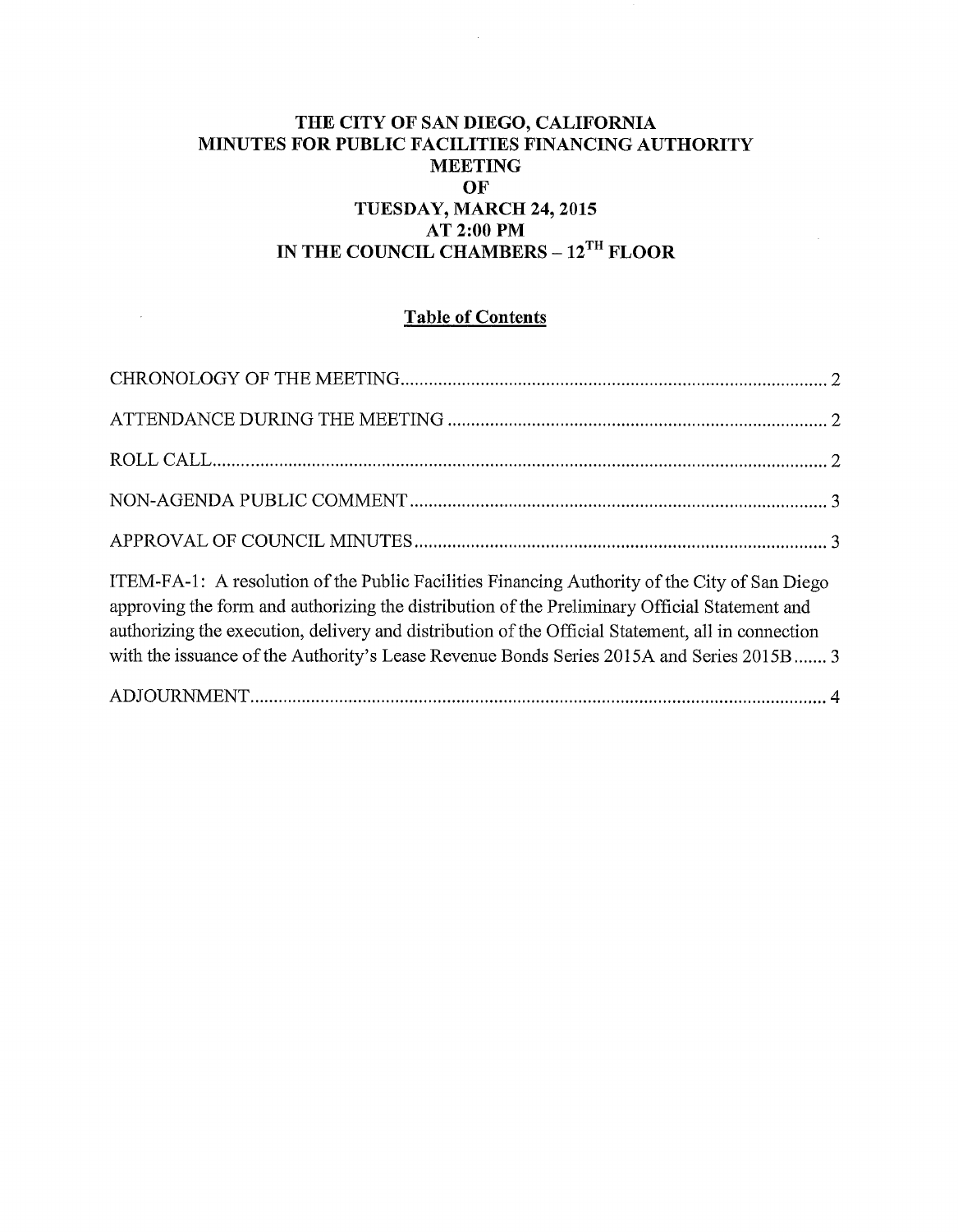### CHRONOLOGY OF THE MEETING:

The meeting was called to order by Council President Lightner at 2:01 p.m. The meeting was adjourned by Council President Lightner at 2:38 p.m.

# ATTENDANCE DURING THE MEETING:

## PRESENT:

CD-1 Council President Sherri Lightner CD-2 Councilmember Lorie Zapf CD-3 Councilmember Todd Gloria CD-4 Councilmember Myrtle Cole CD-5 Councilmember Mark Kersey CD-6 Councilmember Chris Cate CD-7 Councilmember Scott Shennan CD-8 Councilmember David Alvarez CD-9 Council President Pro Tem Marti Emerald

ABSENT: None.

CITY CLERK: Maland (mf)

## ROLLCALL:

- (1) Council President Lightner-present
- (2) Councilmember Zapf-present
- (3) Councilmember Gloria-present
- ( 4) Councilmember Cole-present
- (5) Councilmember Kersey-present
- (6) Councilmember Cate-present
- (7) Councilmember Sherman-present
- (8) Councilmember Alvarez-present
- (9) Council President Pro Tem Emerald-present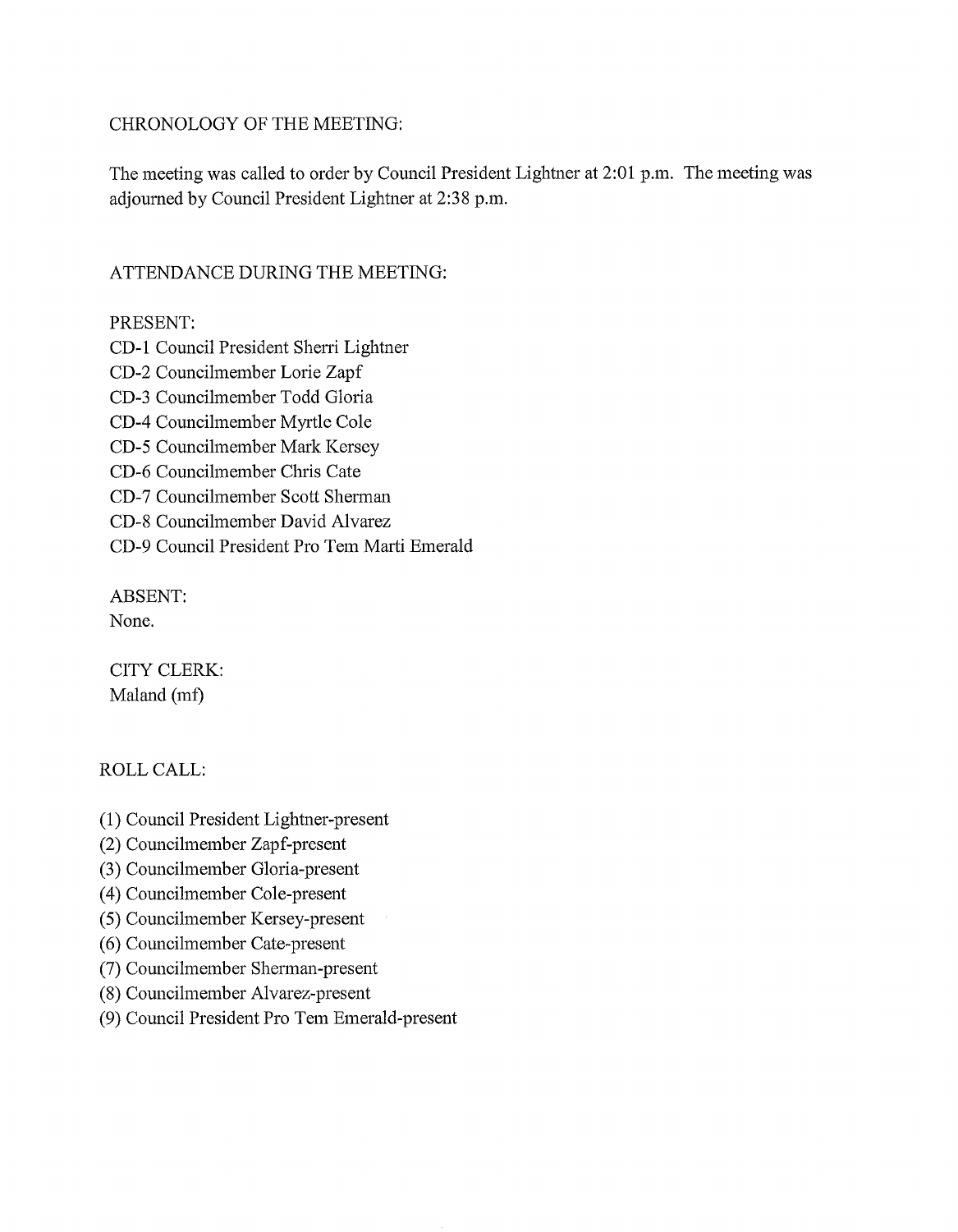NON-AGENDA PUBLIC COMMENT:

PUBLIC COMMENT-1:

Martha Welch commented on budget.

COUNCIL ACTION: Start Time: 2:02PM

APPROVAL OF COUNCIL MINUTES:

The Minutes of the following meeting was approved by Unanimous Consent:

APPROVED

 $03/17/2015$  – Regular Meeting

COUNCIL ACTION: Start Time: 2:03 PM

ITEM-FA-1: A resolution of the Public Facilities Financing Authority of the City of San Diego approving the fonn and authorizing the distribution of the Preliminary Official Statement and authorizing the execution, delivery and distribution of the Official Statement, all in connection with the issuance of the Authority's Lease Revenue Bonds Series 2015A and Series 2015B.

#### **ITEM DESCRIPTION:**

This action would approve the form and authorize the distribution of the Preliminary Official Statement and final Official Statement to be used in marketing the Public Facility Financing Authority's Lease Revenue Bonds, Series 2015A and 2015B (Bonds) to investors.

#### **STAFF'S RECOMMENDATION:**

Adopt the following resolution:

(FA-2015-4) ADOPTED AS RESOLUTION FA-2015-4

Resolution of the Board of Commissioners of the Public Facilities Financing Authority of the City of San Diego approving the fonn and authorizing the distribution of the preliminary official statement; authorizing the execution, delivery and distribution of the official statement; and approving other actions in connection therewith.